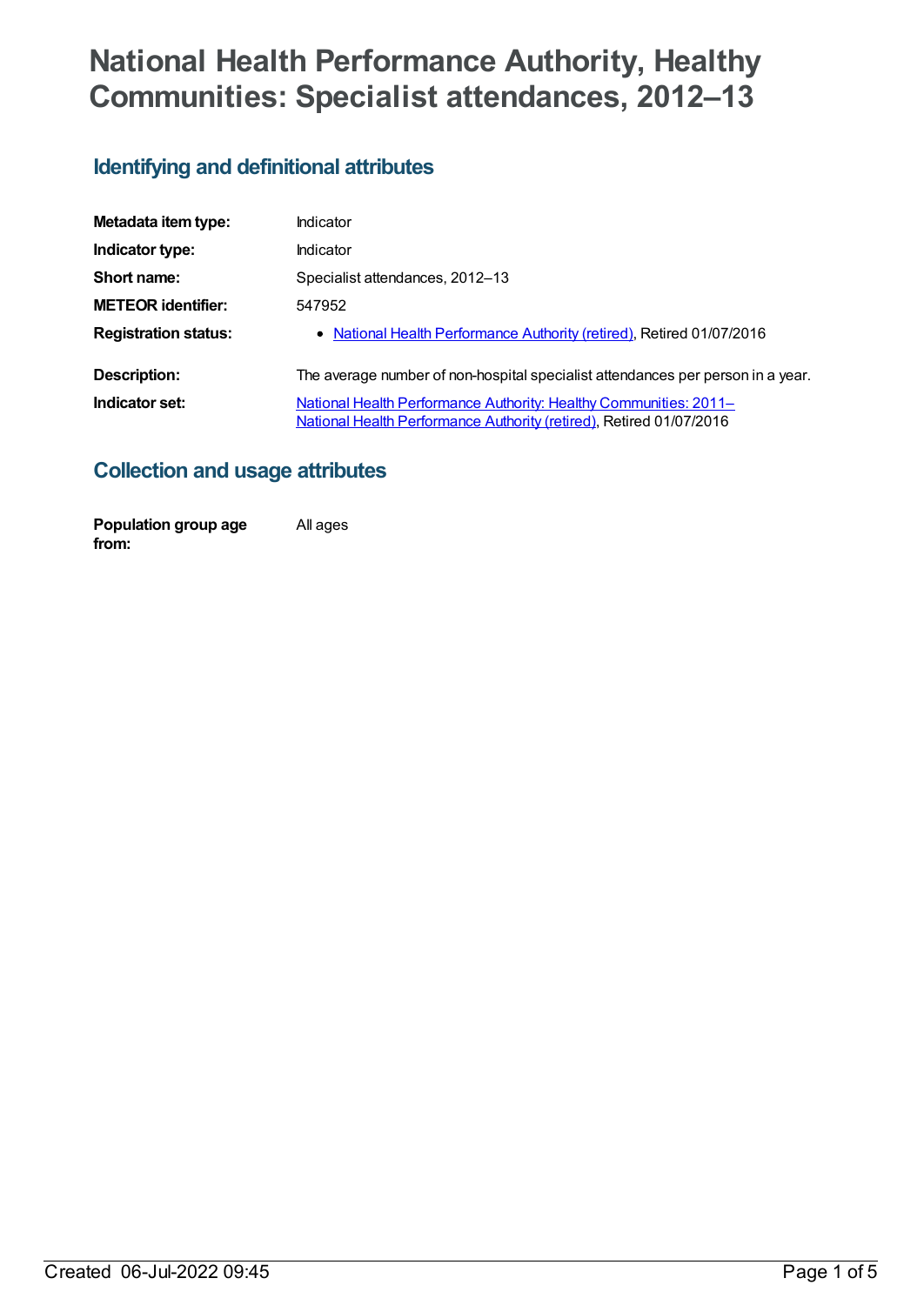**Computation description:** Attendances included in this indicator are non-hospital specialist attendances.

Specialist attendances are Medicare benefit funded referred patient/doctor encounters, such as visits, consultations and attendances (including video conferencing), involving medical practitioners who have been recognised as specialists or consultant physicians for Medicare benefits purposes.

Specialist attendances comprise all items in Broad Type of Services Group 'C', as published in official MBS statistics by the Department of Human Services and the Department of Health.

Rates directly age-standardised to the 2001 Australian population.

Total services (attendances/visits – source MBS claims data). Total Estimated Resident Population (ERP) as supplied by ABS.

In undertaking age standardisation of MBS data, the age of each person was determined from the last MBS service of any type, processed by the Department of Human Services in 2012–13. All MBS services for each individual processed in 2012–13, were attributed to the age in question.

For MBS data, Medicare Local and SA3 were determined having regard to the enrolment postcode for each person from the last MBS service of any type, processed by the Department of Human Services in 2012–13. All MBS services for each individual processed in 2012–13, were attributed to the postcode in question.

MBS postcode level data were allocated to Medicare Local and SA3 regions using concordance files provided by ABS.

Numerator based on Medicare (MBS) data provided by Department of Health for the financial year of processing, 2012–13.

Denominator – Estimated Resident Population at 30 June 2012 provided by ABS.

Data elements used in computing the numerator were MBS item number, age of patient (based on age derived from the last MBS service processed for each individual in 2011–12) and patient enrolment postcode (based on the enrolment postcode from the last MBS service processed for each individual in 2011–12).

Presented per person.

Before MBS data are published by NHPA all confidential data cells are suppressed.

The current definition of confidential data is as follows:

|  |  |  |  | • For number of MBS services: |
|--|--|--|--|-------------------------------|
|--|--|--|--|-------------------------------|

o if number of services is less than 6 or

if number of services is equal to or greater than 6 but

- one provider provides more than 85% of services or two providers provide more than 90% of services or
- one patient receives more than 85% of services or two patients receive more than 90 % of services.
- If data on number of services is confidential, corresponding data on other measures such as MBS benefit paid is also regarded as confidential.

**Computation:** Numerator ÷ Denominator

specialist attendances

Specialist attendances, age-standardised

Specialist attendances variations *within* Medicare Locals

Specialist attendances variations *within* Medicare Locals, age-standardised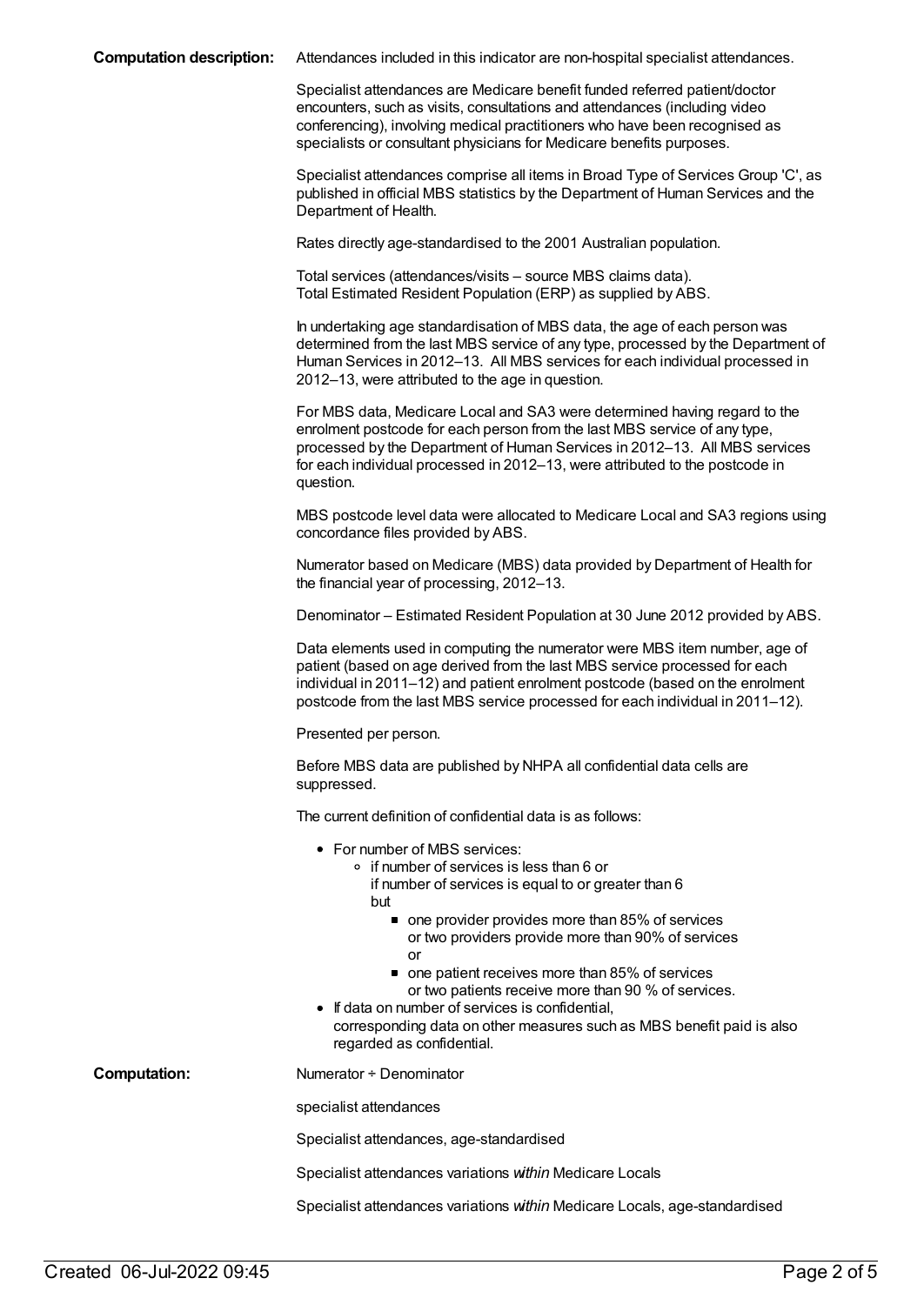| <b>Numerator:</b>               | Number of specialist attendances (non-hospital) claimed through the Medicare<br>Benefits Schedule (MBS) |  |
|---------------------------------|---------------------------------------------------------------------------------------------------------|--|
| <b>Numerator data elements:</b> | Data Element / Data Set-                                                                                |  |
|                                 | Person-age, total years N[NN]                                                                           |  |
|                                 | <b>Data Source</b>                                                                                      |  |
|                                 | Medicare (MBS) data                                                                                     |  |
|                                 | Guide for use                                                                                           |  |
|                                 | Data source type: Administrative by-product data                                                        |  |
|                                 | Data Element / Data Set-                                                                                |  |
|                                 | Person-specialist MBS health assessment indicator, yes/no code N                                        |  |
|                                 | Data Source                                                                                             |  |
|                                 | Medicare (MBS) data                                                                                     |  |
|                                 | Guide for use                                                                                           |  |
|                                 | Data source type: Administrative by-product data.                                                       |  |
|                                 | A count of Yes's is used for the numerator.                                                             |  |
|                                 | Data Element / Data Set-                                                                                |  |
|                                 | Service event-Medicare Benefits Schedule (MBS) processing date,                                         |  |
|                                 | <b>DDMMYYYY</b><br><b>Data Source</b>                                                                   |  |
|                                 | Medicare (MBS) data                                                                                     |  |
|                                 | Guide for use                                                                                           |  |
|                                 | Data source type: Administrative by-product data                                                        |  |
|                                 |                                                                                                         |  |
| Denominator:                    | Total estimated resident population (ERP)                                                               |  |
| Denominator data<br>elements:   | Data Element / Data Set-                                                                                |  |
|                                 | Person-estimated resident population of Australia, total people N[N(7)]                                 |  |
|                                 | Data Source                                                                                             |  |
|                                 | ABS Estimated resident population (total population)                                                    |  |
|                                 | Guide for use                                                                                           |  |
|                                 | Data source type: Census-based plus administrative data                                                 |  |
| Disaggregation:                 | By Medicare Local catchments, Medicare Local peer groups and Statistical Area 3<br>(SA3)                |  |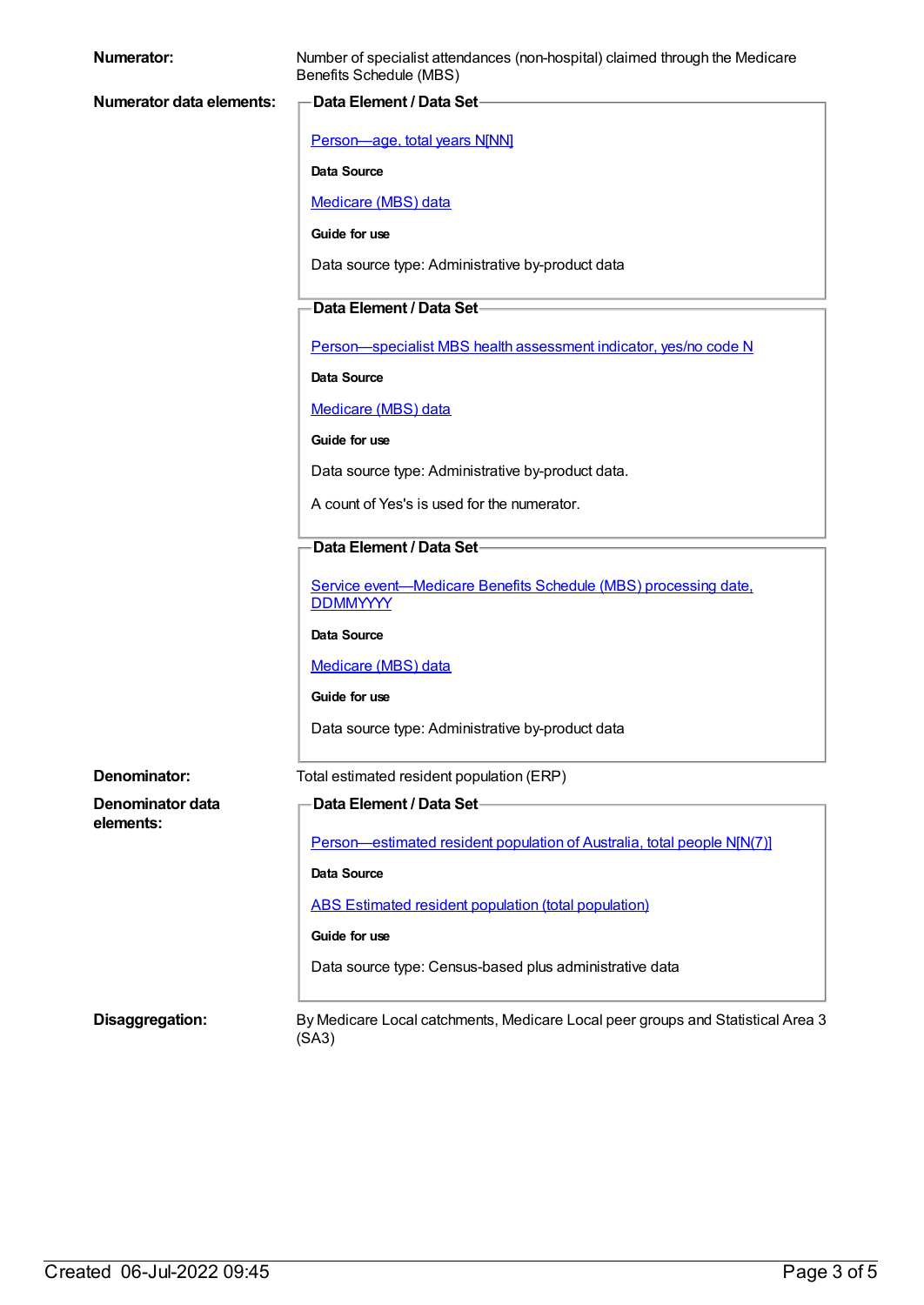| Data Element / Data Set-                                                                                                                                                                                                                                                                                            |
|---------------------------------------------------------------------------------------------------------------------------------------------------------------------------------------------------------------------------------------------------------------------------------------------------------------------|
| Address-statistical area, level 3 (SA3) code (ASGS 2011) NNNNN                                                                                                                                                                                                                                                      |
| Data Element / Data Set-                                                                                                                                                                                                                                                                                            |
|                                                                                                                                                                                                                                                                                                                     |
| Administrative health region-Medicare Local identifier, code AANNN                                                                                                                                                                                                                                                  |
| Data Element / Data Set-                                                                                                                                                                                                                                                                                            |
| Administrative health region-Medicare Local peer group, code N                                                                                                                                                                                                                                                      |
| Statistics for non-hospital specialist attendances are published as generally the<br>MBS covers all services outside hospital, except services to DVA beneficiaries<br>and some compensation cases. For inpatient and approved day hospital services,<br>the MBS system only captures services to private patients. |
|                                                                                                                                                                                                                                                                                                                     |

#### **Representational attributes**

| <b>Representation class:</b> | Mean (average) |
|------------------------------|----------------|
| Data type:                   | Real           |
| Unit of measure:             | Person         |
| Format:                      | NNNN N         |
|                              |                |

### **Indicator conceptual framework**

| Framework and | <b>PAF-Equity of access</b> |
|---------------|-----------------------------|
| dimensions:   |                             |

#### **Data source attributes**

| Data sources: | Data Source                                                 |
|---------------|-------------------------------------------------------------|
|               | <b>ABS Estimated resident population (total population)</b> |
|               | Frequency                                                   |
|               | Quarterly                                                   |
|               | <b>Quality statement</b>                                    |
|               | ABS Estimated resident population (total population), QS    |
|               | Data custodian                                              |
|               | <b>Australian Bureau of Statistics</b>                      |
|               | Data Source                                                 |
|               | Medicare (MBS) data                                         |
|               | Frequency                                                   |
|               | Annually                                                    |
|               | Data custodian                                              |
|               | Department of Health                                        |
|               |                                                             |

### **Accountability attributes**